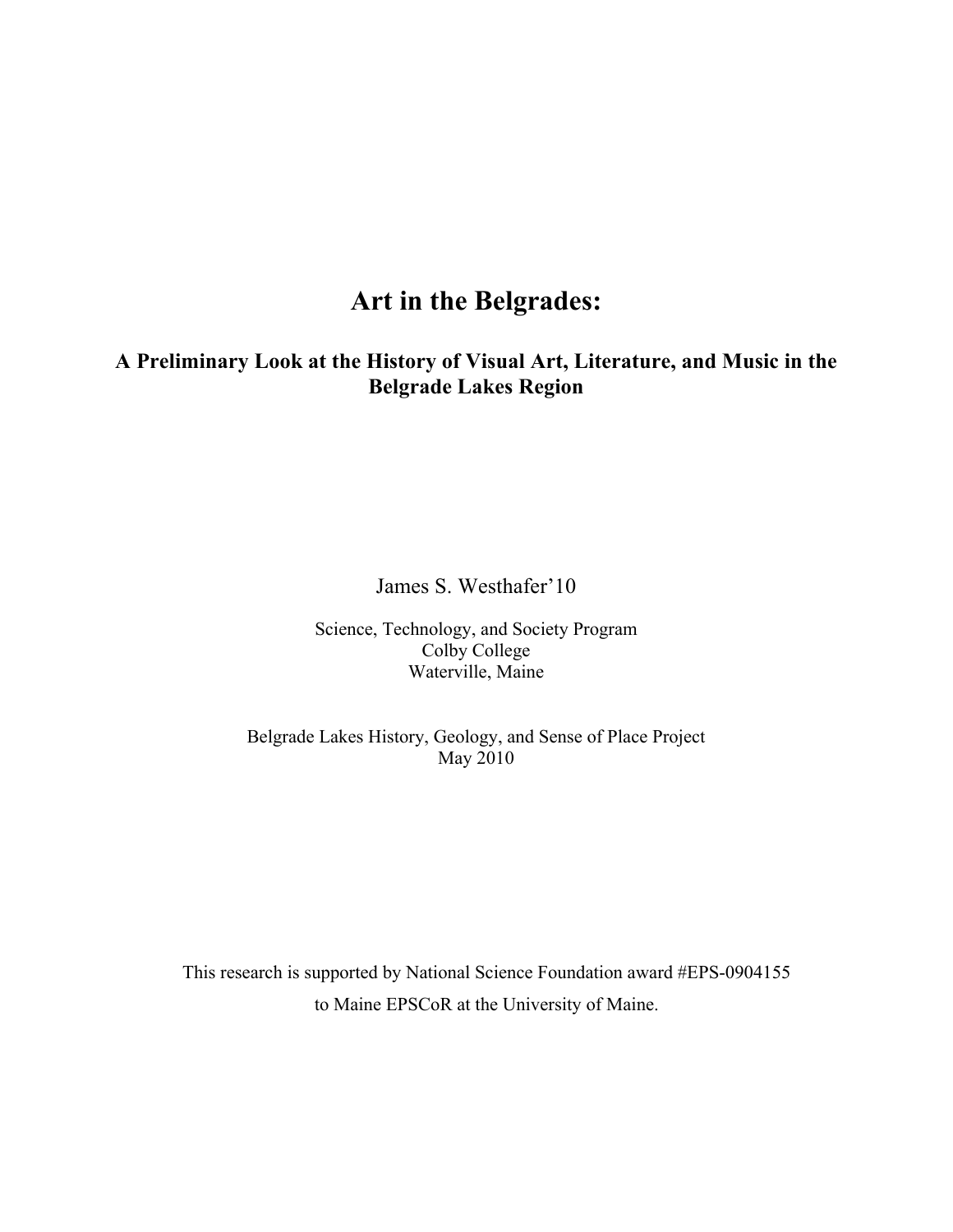While thousands of tourists flood the Belgrade lakes region of central Maine every year to utilize the area's numerous outdoor activities and enjoy the picturesque views, many of them are unaware of the long, rich history of this dreamland. The continued health of the Belgrades necessitates not only respect and appreciation for the beautiful countryside, but also an understanding of the comprehensive history of the region. One of the major components of a comprehensive historical study is examining the art related to the seven major lakes, thirteen municipalities and surrounding Maine landscape. Through my investigation of Belgrade artists and pieces of art influenced by this central Maine region, I have compiled an original historical narrative of art affiliated with this central Maine environment.

Throughout my research on this project, I have not come across a single document or piece of published literature discussing this topic. This comes as a great surprise to me, as the Belgrade region of Maine is known for its remoteness and serenity; characteristics that embody landscape art. Talking with historians of the region such as Nan Mairs, town historian of Belgrade, and David Richards, assistant director of the Margaret Smith Chase (MSC) Library, confirmed my suspicion. Richards, who has also been researching the history of this region, admitted that he could not recall a single written source documenting the subject of Belgrade art. Mairs, a life-long resident of the region and current town historian, said much of the same as she flipped through the countless books, newspaper articles, magazines, and journal articles that make up her Belgrade history archives. To my knowledge, the project presented below is truly one of originality having never been formally studied or published in the long, rich history of the Belgrade region. That said, there is much that can be added to enhance this study in the coming years as the NSF-funded EPSCoR Belgrade project continues at Colby.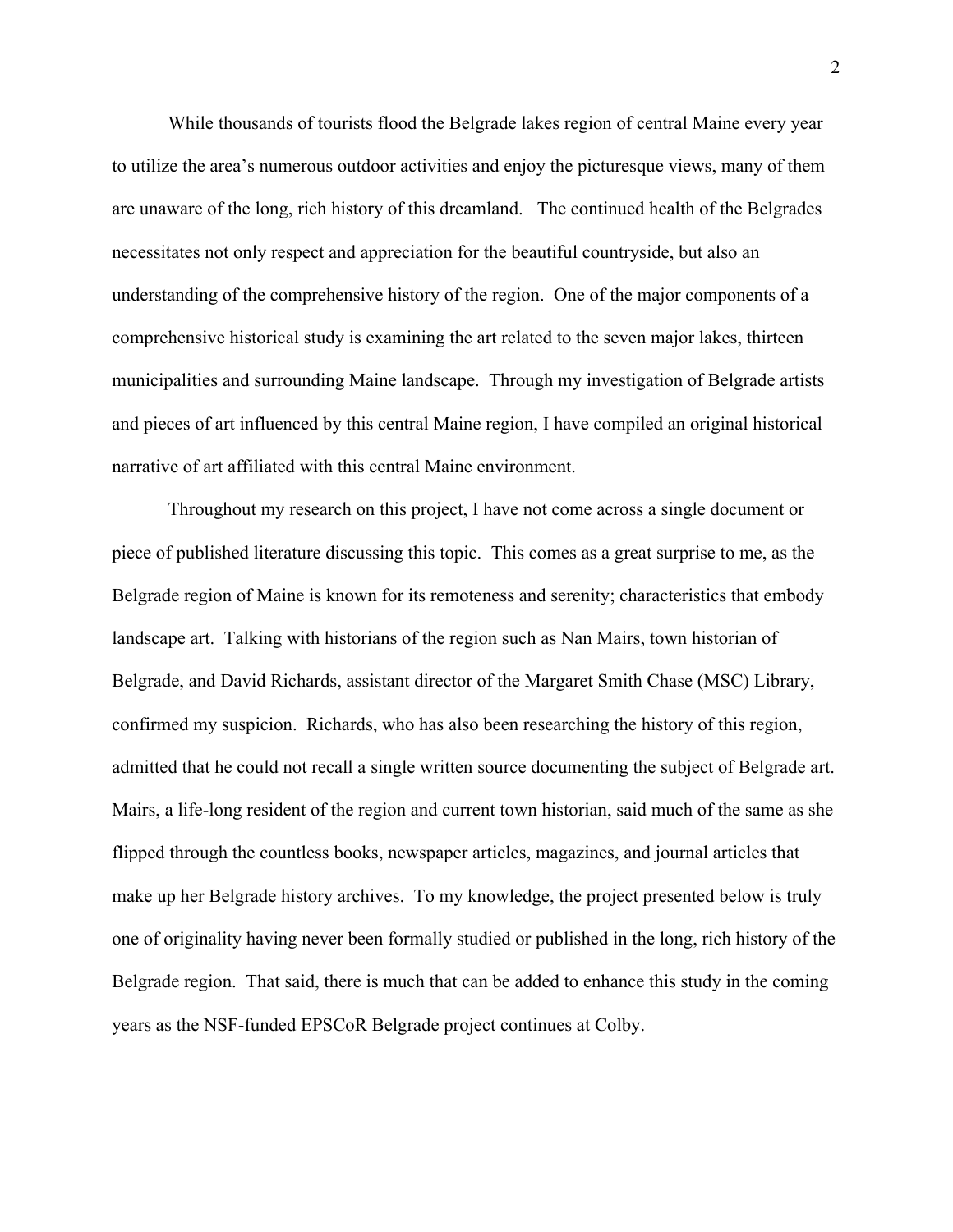The first component of my Belgrade art history study deals with the visual arts, including drawing, painting, printmaking, stage performances and sculpture. Omitted from this initial study are photography and filmmaking, because of their arbitrary relation to art. It is a fine line that I could not delineate in the two months of my involvement of this project, and is one that will have to be looked at in the future. Notwithstanding the absence of photography and film in my project, I was still able to secure a general understanding of the history of visual arts in the Belgrade region.

Painting is often understood as the prototypical form of visual art. Painted scenes of a snowy landscape, an early morning fog or a windy day on the lake embody this form of artwork. Maine has always been a haven for painters looking to escape from the urban hustle and bustle in search of a more peaceful and serene working environment. Since the beginning of the  $20<sup>th</sup>$ century, it has also been a place where aspiring painters can come to sharpen their overall artistic skills. The McMillan School of Fine Arts Vacation School on the shore of Great Pond was established by the artist and illustrator Mary Lane McMillan and her musician husband George McMillan in the early 1920s as a part of their residence-studio school in New Rochelle, New York. Acting as a camp for vacation students from the school's main campus, the McMillan School was, "removed from state roads and set among hills and trees on the shore of Great Pond..." to take full advantage of the scenic beauty of the school's surroundings.<sup>1</sup> Though this institution lasted only about a decade and did not produce any notable artists, it did lay the groundwork for future art schools in this central Maine region.

 <sup>1</sup> Hollingsworth Fine Arts. "Maine Memory Network - Hiker, McMillan School of Fine Arts Vacation School, Rome, 1933." *The Maine Memory Network*. 2010. Web. 3 Apr. 2010. <http://www.mainememory.net/bin/Detail?ln=12386%29>.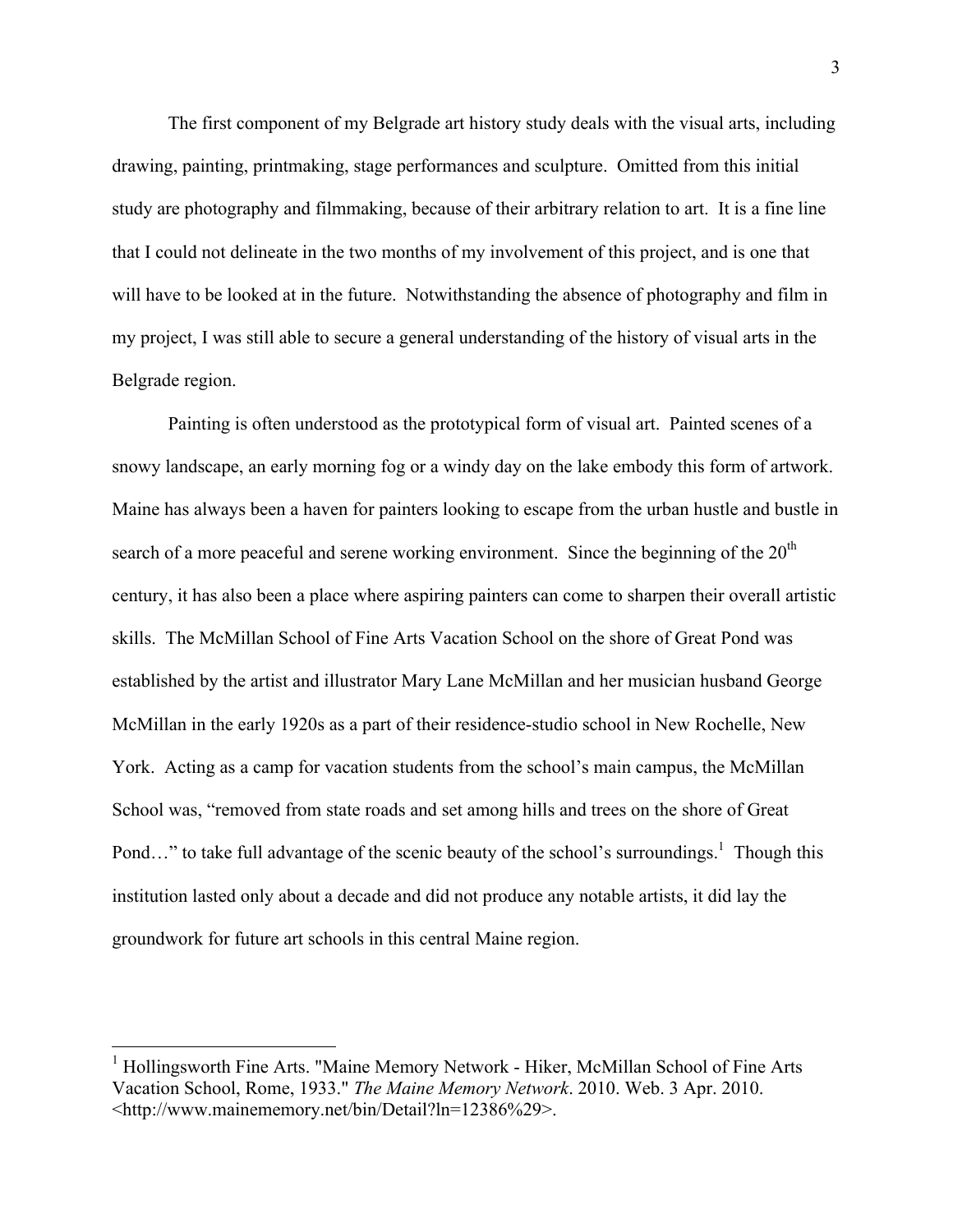Another more modern example of art schools in the region is the Skowhegan School of Painting and Sculpture, a nine-week residency program for emerging visual artists located a little more than ten miles north of the Belgrade watershed in the town of Skowhegan, Maine. Established in 1946, this school continues to bring in a diverse group of artistically-gifted individuals every summer to stimulate and enhance their creative abilities. A component of this art school that has aided me in my research of the history of painting in Belgrade is the weekly lecture series. Since 1952, various poets, painters, architects, philosophers, journalists, curators and historians have given over 600 lectures on a plethora of different subjects.<sup>2</sup> Most interesting to me are those talks dealing with the history of painting in central Maine. British-born realist painter Rackstraw Downes and American-born modern artist Neil Welliver were guest lecturers at Skowhegan and talk at great length about their painting experiences in central Maine. Though they lived in towns west of Skowhegan, they spent many days at the Skowhegan School of Painting and Sculpture and surrounding Belgrade watershed, gaining great insight on the methods and trends of painting in this central Maine locale.

One of the most evident trends in the history of painting in the Belgrades documented in the Skowhegan lectures is its association with the summer season. So many of the paintings of Maine and especially this region are "executed from nature" during the months of May, June, July, August, and September. Subjects associated with the summer months such as "a green field," "kids fishing," "a quaint cottage," "chicken houses," "a horse farm," and "tractors" are all common focal points of paintings in this region. The explanation for why most paintings of the Belgrade are done in the summer is fairly straightforward: the artists of these pieces only live in Maine for the summer months. Every artist I came across throughout the many interviews I

 <sup>2</sup> "Lectures." *Skowhegan School Lectures*. Skowhegan School of Painting & Sculpture, 2010. Web. 2 Apr. 2010. <http://www.skowheganart.org/index.php?page=lectures>.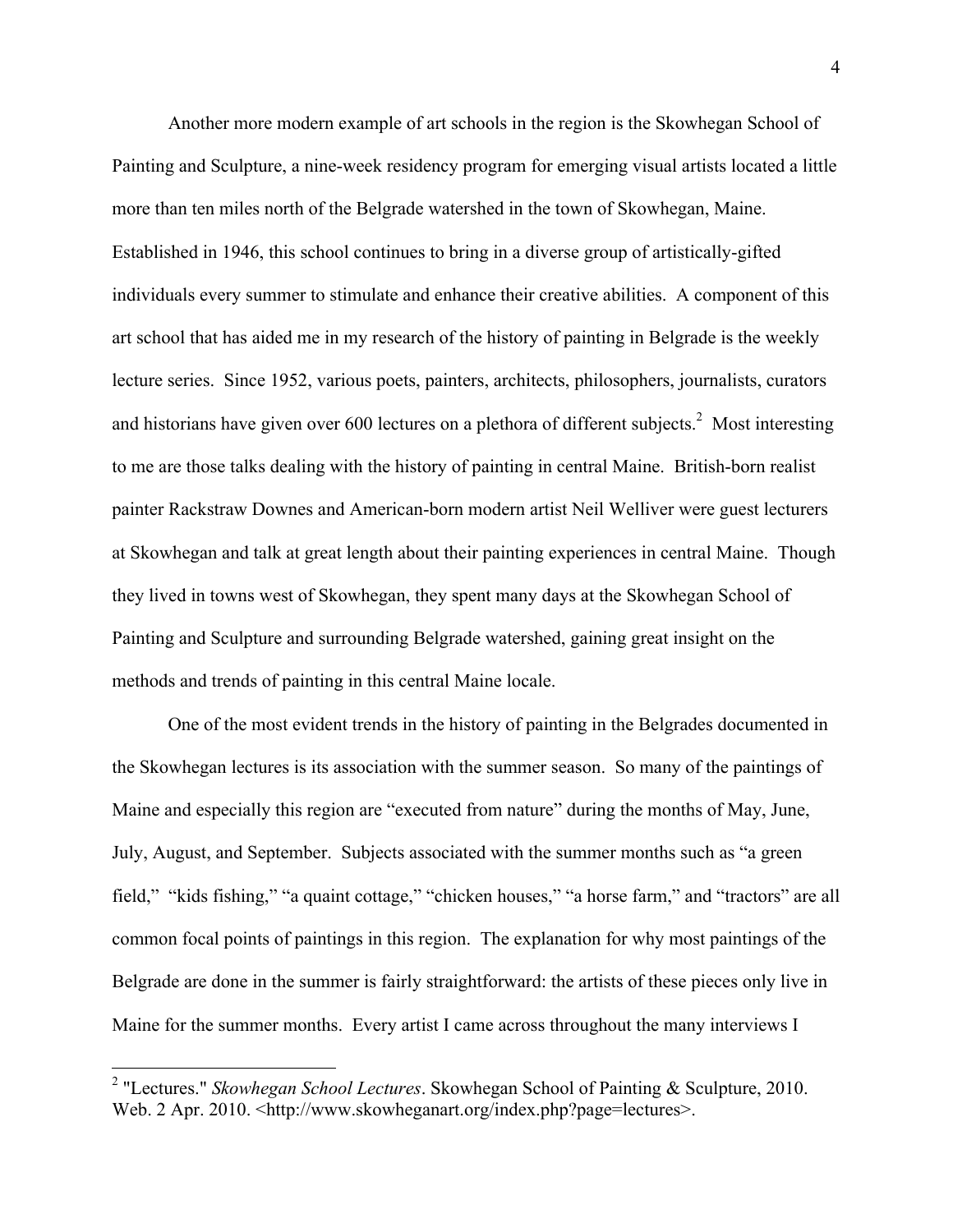conducted and the Skowhegan lectures I listened to lived elsewhere for the other nine or so months of the year. Coming from Boston, New York City and Philadelphia among other cities, these artists wanted a more relaxed and peaceful area to work and chose the "green state" of Maine $<sup>3</sup>$ </sup>

Rackstraw Downes also talks about the frequent creation of central Maine "workscapes" in a 1981 lecture. Playing off the common genre of landscapes, Downes uses this word to explain the pieces of art portraying or implying scenes of labor and human exertion; Tarring machines and farm equipment are mentioned as common subjects in these workscapes.<sup>4</sup> In one lecture given by Downes in 1975, the artist explains how "the quality of life that people lead in Maine" is often an intriguing theme for paintings done in the Central Maine region. Maine is much different from other states, because here, "you do it yourself."<sup>5</sup> This individualistic attitude is not only portrayed by Downes and other  $20<sup>th</sup>$  century painters, but it was also evident in early woodcarvings of the region.

The town of Smithfield, located on the eastern shore of North Pond, has records of early woodcuts carved during the colonial times when the area was first being settled by a significant number of farmers. The carvings illustrate the hardworking life of the "short-lived homesteaders." Scenes of farmers plowing fields, building fences, watering plants, pumping water, building furniture, stoking a fire, and reaping wheat illustrate the laborious workdays experienced by 18<sup>th</sup> century Mainers. Because of the intensity and long hours associated with this

<sup>&</sup>lt;sup>3</sup> Downes, Rackstraw. "1975 Skowhegan Lecture." Skowhegan School of Painting and Sculpture Lecture Series. Skowhegan School of Painting and Sculpture, Skowhegan, Maine. 1975. Lecture. <sup>4</sup> Downes, Rackstraw. "1981 Skowhegan Lecture."

<sup>5</sup> Downes, Rackstraw. "1975 Skowhegan Lecture."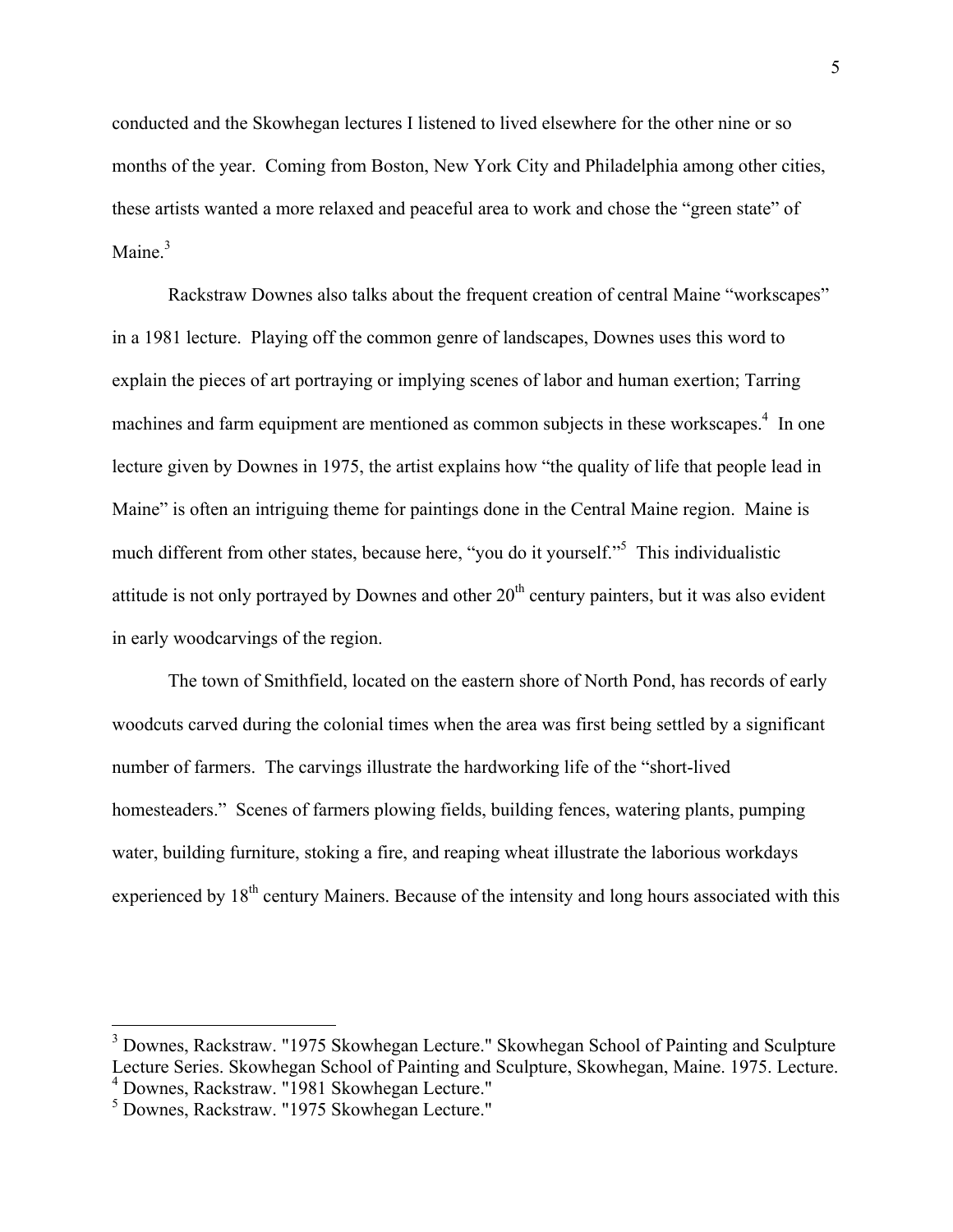lifestyle, a man became "old and gray at 40" and often died before reaching the age of  $50<sup>6</sup>$  Like Downes discussed in his 1981 lecture, Belgrade residents show an individual, "do it yourself" type of attitude that is often portrayed in the artwork of the region.

In comparison to the helpful painting resources I discovered, I found very little regarding the history of ceramics and sculpture in the Belgrades. I did not discover any local sculptors or written information on sculpting; however, I did interview one woman with knowledge on the subject. Susan McPherran, who manages the Spring Gallery and Sculpture Garden in Belgrade Lakes Village, helped me begin to understand the region's connection to sculpting. Established in 2000 as part of the New York-based Modern Art Foundry Company, Spring Gallery and Sculpture Garden exhibits a variety of works cast in bronze, aluminum, wood and plaster.<sup>7</sup> Though often created in the Modern Art Foundry central location in Astoria, New York, the sculptures seen at Spring Gallery are frequently commissioned by executives with the intent of appealing to the communities of central Maine. For example, the gallery is currently selling a number of animal bronze cast sculptures including one of a loon, an aquatic bird that has come to symbolize the Belgrade region and its natural beauty.

Similar to the painters of central Maine, the sculptors associated with Belgrade's Spring Gallery spend much of their time and working life in a different location. After the pieces are created in their separate locations, the relevant sculptures like the aforementioned loon are shipped up to Spring Gallery where they are put on the market during the busy summer months. Acting as one of the earliest lake communities for "big city people," Belgrade has always attracted the "big money" and willing clients to support a sculpture business such as Spring

 <sup>6</sup> Ferm, Deane William, and Debra Campbell. *Smithfield, 1840-1990: Maine's Only Leap Year Town.* Smithfield, ME: Town of Smithfield, Maine., 1990, 17.

<sup>&</sup>lt;sup>7</sup> McPherran, Susan. "Spring Gallery & Sculpture Garden." Message to the author. 25 Feb. 2010. E-mail.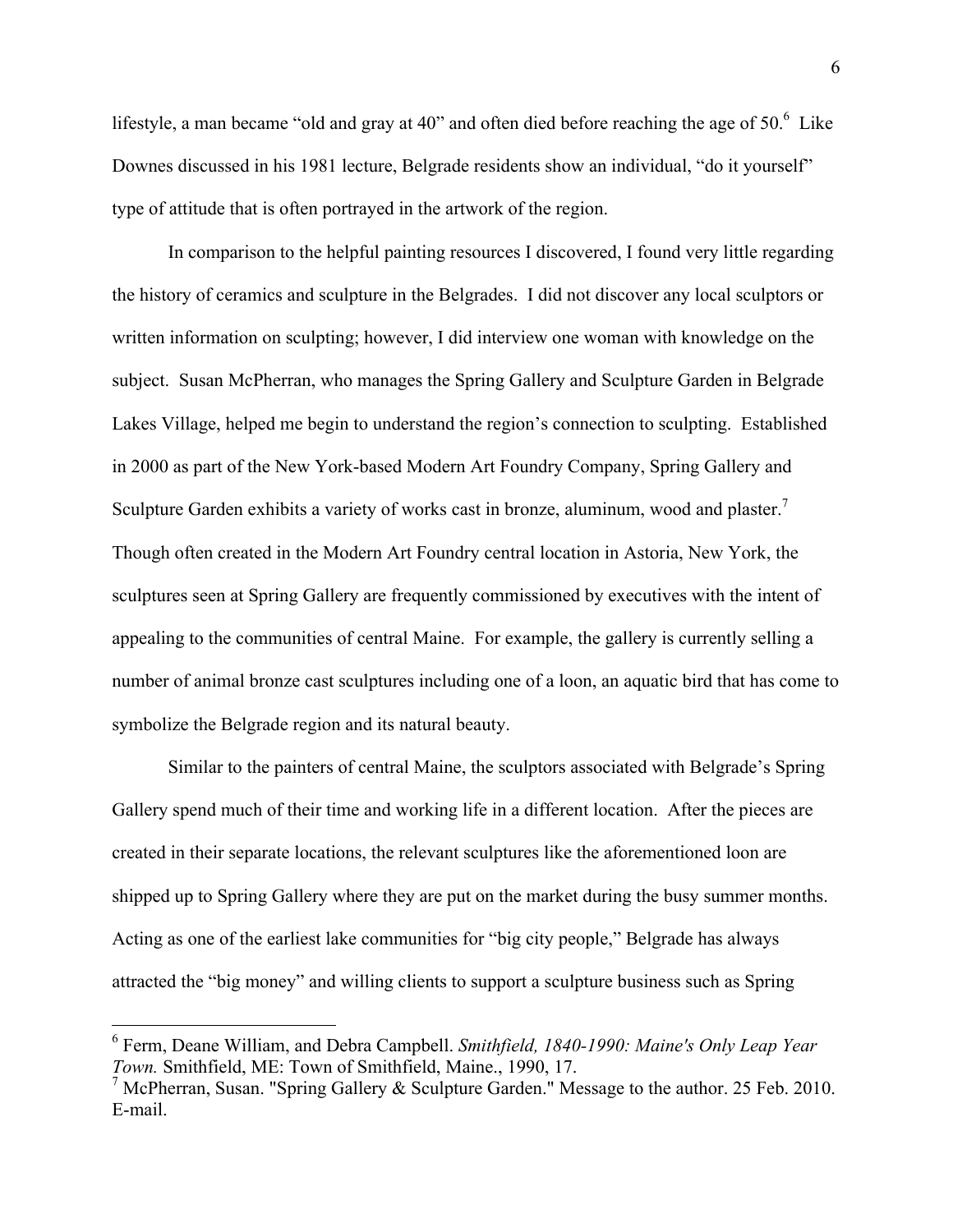Gallery.<sup>8</sup> The sculptures and carvings seen in Spring Gallery and other galleries around the Belgrade watershed do not necessarily originate from the area; however, the tourist industry has created a large market for such items and thus ingrained itself as an artistic staple of society.

The final visual artistic genre I explored was stage performances. Though not as popular anymore in central Maine because of the accessibility of television and other forms of homeentertainment, theatre shows were all the craze in the  $19<sup>th</sup>$  and early  $20<sup>th</sup>$  centuries. Following the conclusion of the Civil War in 1865, stage performances were a vital component of the entertainment scene. In the town of Smithfield, productions such as *Uncle Tom's Cabin* were put on with great regularity, and cost excited patrons 15 cents for general admission.<sup>9</sup> Some thirty years later in 1903, a new summer recreation spot called Cascade Park was created in the Belgrade region that had theatergoers licking their chops. Located on the southern bank of the Messalonskee stream just east of the Cascade Woolen Mill and sponsored by the Oakland-Waterville Railway Company, Cascade Park included fairgrounds, a state of the art horse track, and an open-air theatre for concerts and plays.<sup>10</sup> It was a smart, economic move by the Railway Company: an appealing tourist attraction situated along a busy travel route in an increasingly popular region of Maine.

Open from 1903 until 1935, Cascade Park's open-air amphitheatre officially seated 500 spectators, though the official attendance mark often rose above 1,000 for many performances. The program varied, but usually included some combination of vaudeville performances, music programs, Ringling Brothers Circus acts, and Sunday band concerts throughout the course of a

<sup>&</sup>lt;sup>8</sup> A quote from Susan McPherran. "Art in the Belgrades." Telephone interview. 23 Feb. 2010. <sup>9</sup> Ferm, Deane William, and Debra Campbell. *Smithfield, 1840-1990: Maine's Only Leap Year Town.* Smithfield, ME: Town of Smithfield, Maine., 1990, 32.

<sup>10</sup> Cummings, Richard. O. *Waterville, Fairfield & Oakland Railway Company*. Warehouse Point, Conn.: Connecticut Valley Chapter, National Railway Historical Society, 1965.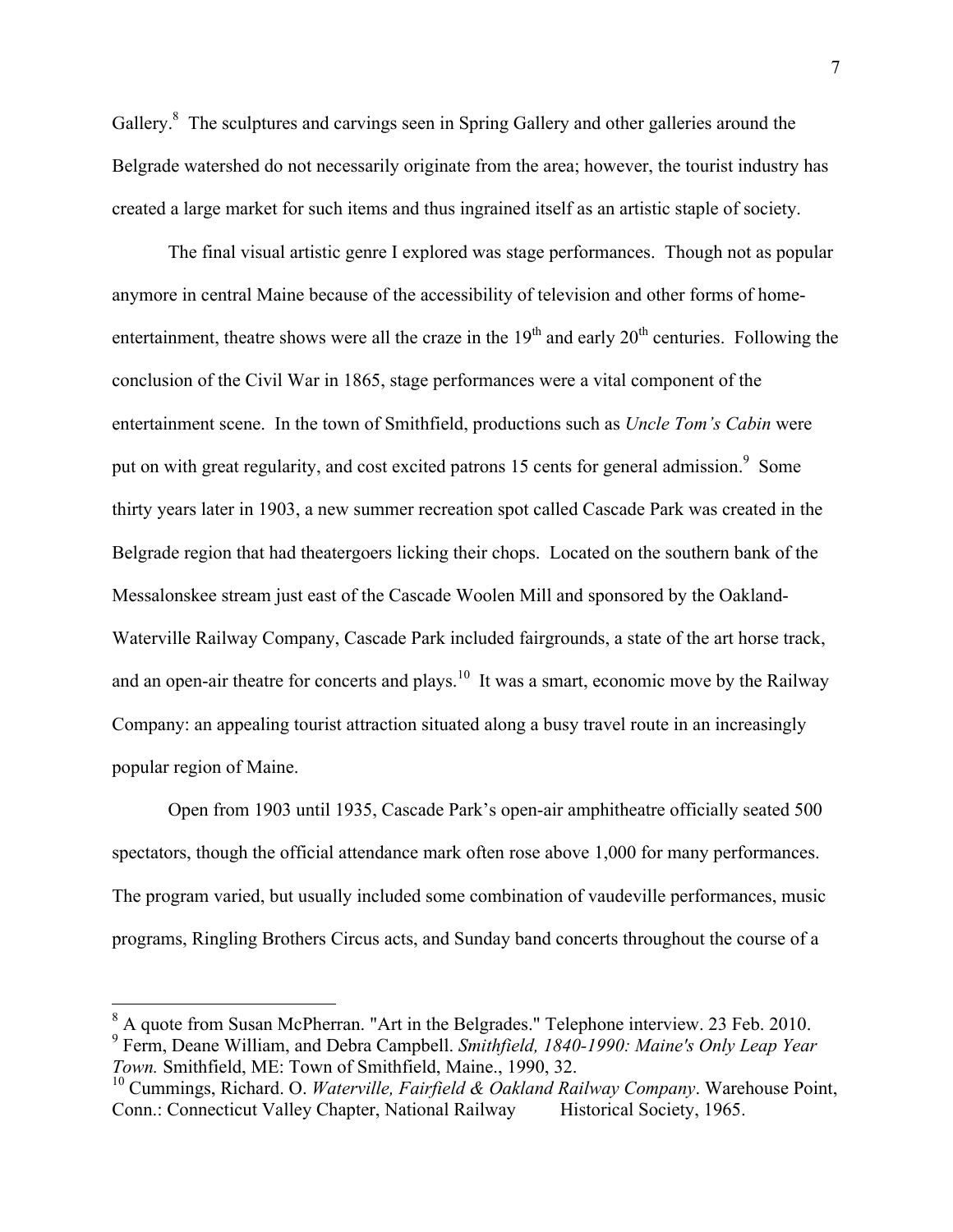typical summer.<sup>11</sup> It was truly a smorgasbord of live entertainment events that showcased the talents of musicians and actors of all ages.<sup>12</sup> Admission prices to the theatre at Cascade Park were comparable to those seen in Smithfield forty years earlier, costing ten cents for a reserved seat and fifteen cents for open seating. It was around this same time that the Belgrade Lakes region of Maine was beginning to blossom into a haven for peace-seeking Americans.<sup>13</sup> Visitors were looking to unwind from the stresses of the working world and indulge in a bit of entertainment and leisure time. Cascade Park and its spacious open-air theatre offered exactly that, and went on to become a very successful enterprise for more than three decades.

The next major genre of art explored in this project is literature, which includes books, poems, and essays relating to the Belgrade region. To my knowledge, there have been no official publications documenting the history of literature in the specified region, forcing me to rely strictly on interviews, archival records, and published examples for this preliminary report. While diaries, letters, and personal memoirs rooted in Belgrade are certainly forms of literature that should be included in a comprehensive study of the subject, I have decided to focus on the published work of three major authors affiliated with the area. Ernest Thompson, E.B. White, and Erskine Caldwell are all esteemed American authors with different specialties, focuses, and career paths; however, they share a commonality in that they spent time in the Belgrade Lakes region. All three authors cherish(ed) the memories of this community and it is evident in some of their most venerable works. Though the publications of these authors do not account for the entire literary history of this central Maine region, they can certainly illustrate general patterns and trends of writing in the Belgrades.

 $11$  Ibid.

<sup>12</sup> Oakland Historical Society. *Images of America: Oakland, Maine*. Charleston, SC: Arcadia, 2004.

<sup>13</sup> Cummings, *Waterville*.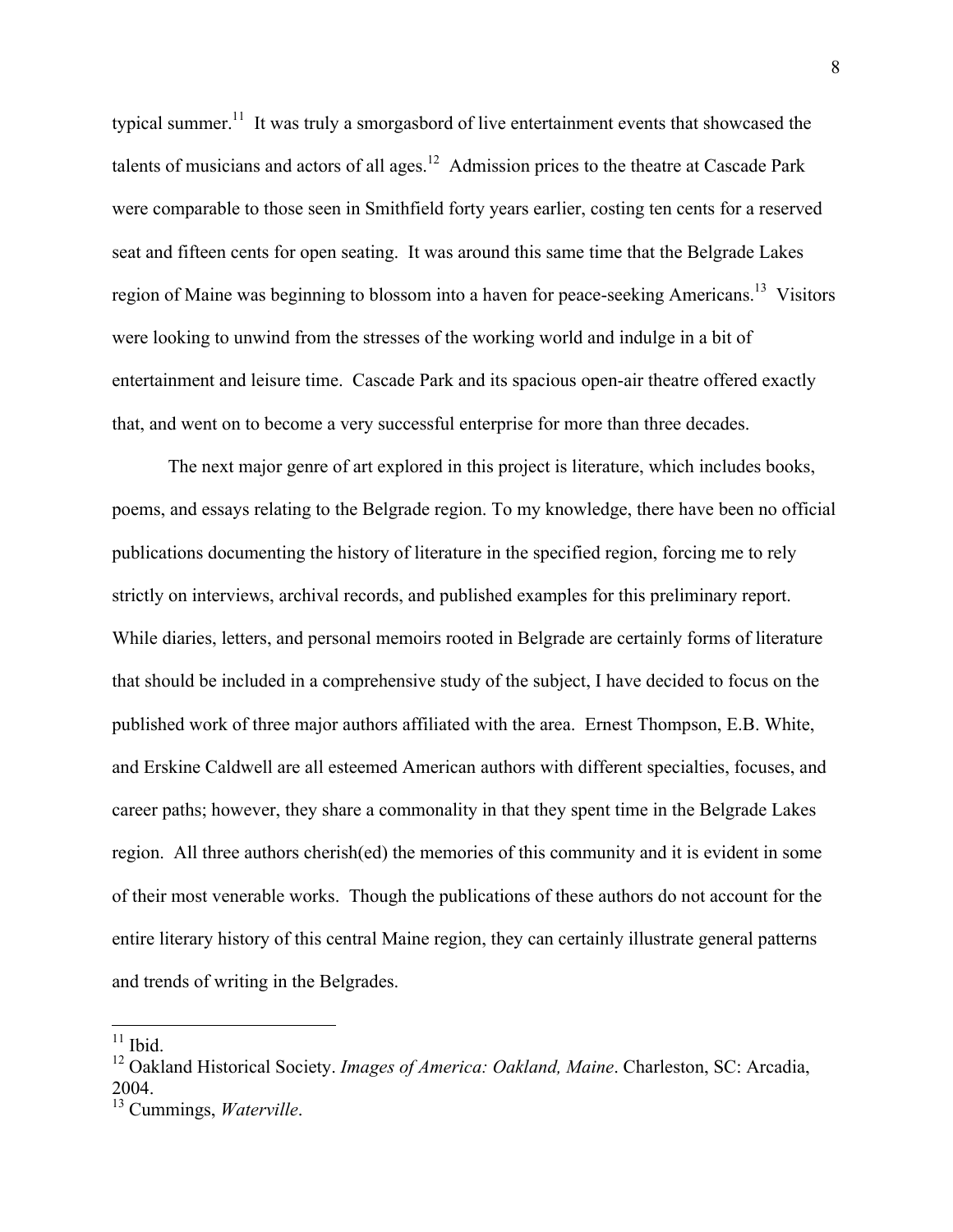Arguably the most famous piece of literature with a direct connection to the Belgrade Lake region is Ernest Thompson's play *On Golden Pond*. The plot focuses on an aging couple who spend each summer at their cottage on a lake called Golden Pond. When they are visited by their daughter Chelsea, Chelsea's fiancé, and her fiancé's son in July, the turbulent fatherdaughter relationship becomes apparent to the reader. Thompson explores the complex theme of troubled relationships throughout the play, focusing on both the interaction between Chelsea and her father, as well as the difficulties faced by a couple in the twilight years of a lengthy marriage. While the thematic element of family difficulties moves the play forward, the plethora of references to central Maine was of great interest to me. Based on Thompson's childhood experiences and memories on Great Pond in the Belgrade region, *On Golden Pond* references many subjects typical of this picturesque community. Reminiscing about summer camps, picking fresh blueberries, listening to the Loons high-pitch mating call, and fishing off a dock at sunset are all activities present in Thompson's play that epitomize life on Great Pond.<sup>14</sup>

Similar to many of the artists discussed earlier, Ernest Thompson was not a full time resident of the area. His regular summer visits as a child created lasting memories that influenced his later work. Originally from Vermont and currently living in New Hampshire, Thompson's time in Maine was limited to the occasional visits his family made in the 1950s and 1960s.15 Nevertheless, Belgrade's impact on his life was strong and influenced him to write a play that idealized his childhood vacation spot.

Best known for his popular children stories *Charlotte's Web* and *Stuart Little,* E. B. White was a famous American writer with ties to the Belgrade region. Though he was born in New York and lived much of his life there, White made many trips north into Maine as a young

<sup>&</sup>lt;sup>14</sup> Ernest Thompson, *On Golden Pond*. New York: Dramatist Play Service, 2006. Print.

<sup>&</sup>lt;sup>15</sup> Mairs, Don and Nan. "Art History in the Belgrades." Personal interview. 12 Mar. 2010.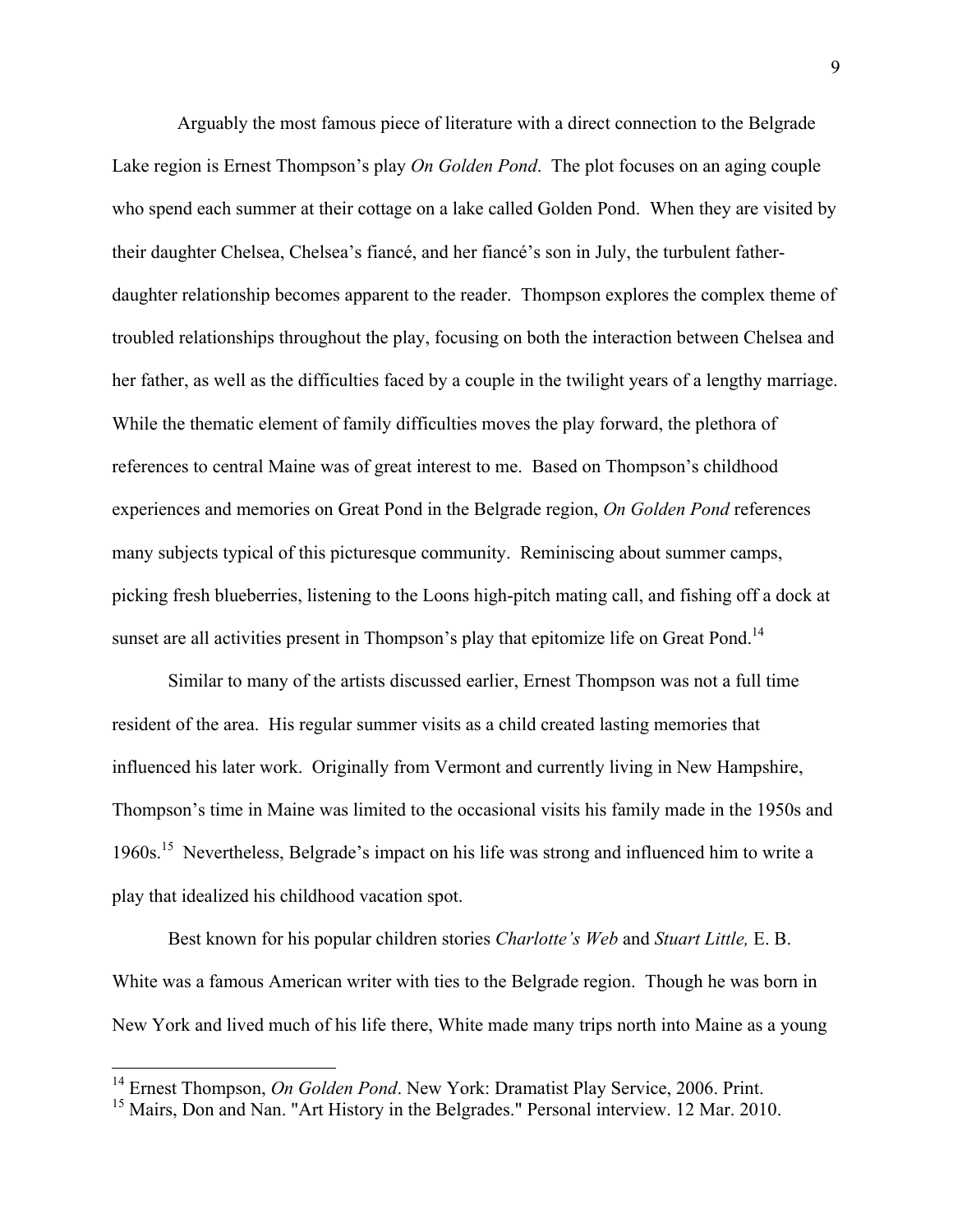child and retired to his farm in Brooklin, Maine toward the end of his life. White wrote many books and articles throughout his career, and occasionally published essays that reflected events of his past. One essay in particular chronicled a visit White made to his ideal boyhood vacation spot: a cottage on Great Pond. Titled "Once More to the Lake," the essay recounts the feelings and emotions felt by White as he shows his son the lake for the first time. White struggles emotionally as he continually has déjà vu of the past while watching his son engage in similar activities. Though he felt a sense of perpetuity in his return visit, the changing environment was hard for White to stomach as new, noisy boats speed up and down the lake disturbing the serene atmosphere that the author so clearly remembered experiencing as a child. These memories invoke a theme of technology and tourism, two components of the Belgrade region that were not as prevalent in the early  $20<sup>th</sup>$  century when White was a young boy.

E.B. White's "Once More to the Lake" typifies the life of an average Belgrade summer resident. White explains that his family was "escaping the city heat" during their summer travels to Great Pond. Fishing, swimming, and picking berries were the order of the day, followed by a relaxing s'more-filled evening under the expansive Maine sky and bright stars. Included in all of these activities was of course family time, a staple in White's childhood visits and characteristic of many summer residents. Aside from the bulkier engines and faster motorboats, nothing had changed since White's childhood. The lake, cottage, dock and roads were all, "as it always had been," as if "there had been no years."<sup>16</sup> There was a sense of perpetuity in White's writings. The Belgrade region was as it had always been, a haven from the hustle and bustle of the real world. The only difference was that more and more people were beginning to take advantage of this picturesque Maine community as a place for rest and relaxation.

 <sup>16</sup> White, E. B. *Essays of E.B. White.* New York: Harper & Row, 1977. Print.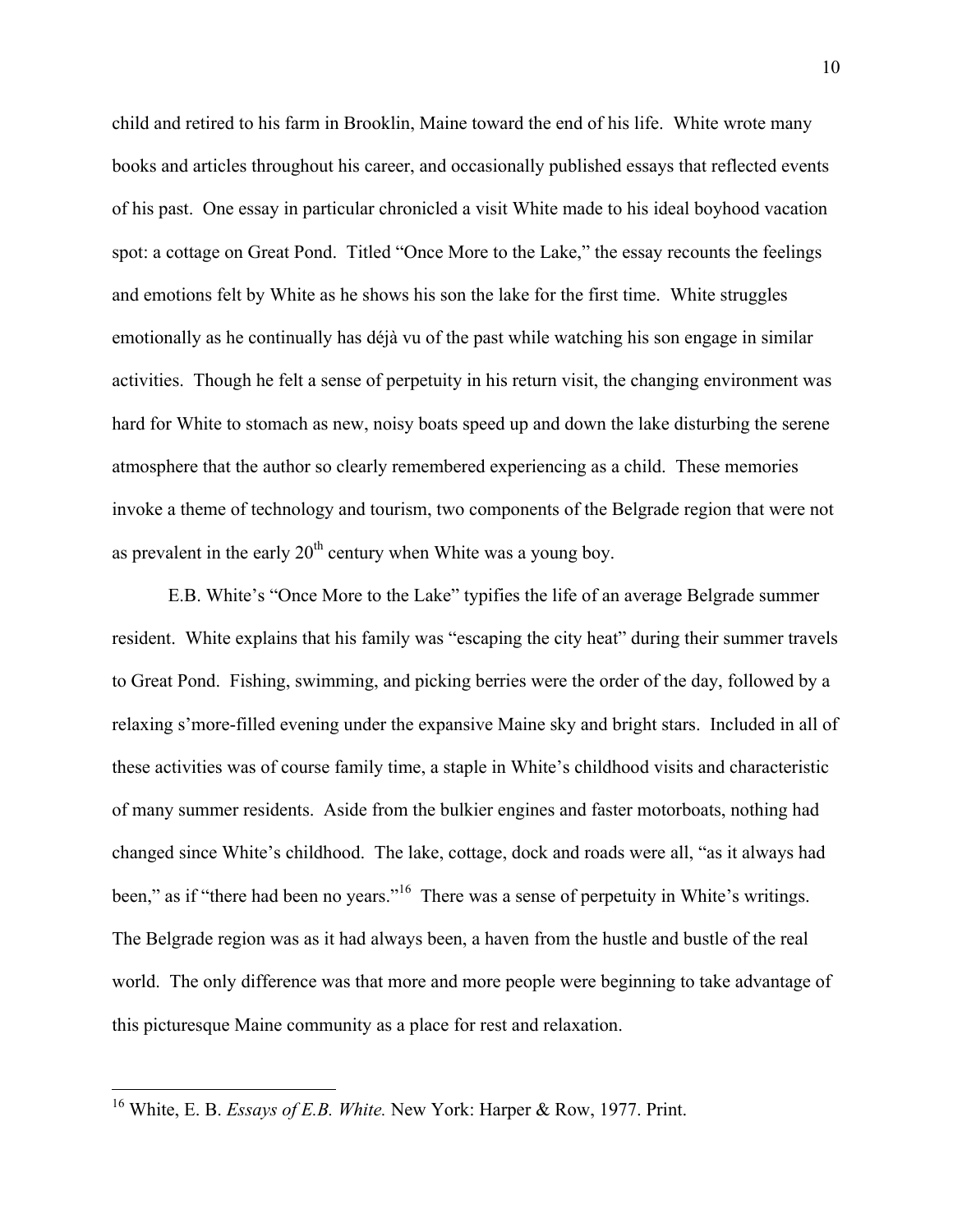Like White and Thompson, the third author discussed in this project has major ties to the Belgrade region. Erskine Caldwell won critical acclaim for his writings about the social problems in his native South. In the late 1920s when he was in the beginning stages of his career as a writer, Caldwell decided to move to Mt. Vernon, Maine, a municipality within the Belgrade watershed. He lived in his Mt. Vernon home for less than five years; however, it was here that his prolific career as an author began. Though his work does not directly reflect the time he spent in Belgrade, the time Caldwell spent in Maine had a lasting effect on his work. Caldwell ventured into the region as a confused, unmotivated man trying to "get away from it all."<sup>17</sup> The serenity, remoteness, and solitude offered by Mt. Vernon enabled Caldwell to clear his mind and focus strictly on his goals of becoming a writer. The case of Erskine Caldwell demonstrates the versatility of the Belgrade region's effect on the history of literature. While Thompson and White were directly influenced by their Belgrade interactions and memories, Caldwell was indirectly affected by the region's tranquil, inviting environment.

The final artistic component of this study is music. Information on this subject was very scarce and will have to be expanded in later reports. Despite a lack of concrete information gathered on the topic, I did uncover two examples of music in the region that fit the trends of Belgrade visual art and literature. The New England Music Camp (NEMC), located on the shore of Lake Messalonskee in Sidney, offers high-quality and intensive musical education for children ages 11-18. In addition to the rigorous schedule of musical workshops and lessons, campers engage in popular sports and recreational activities on the lake. The NEMC goal is to not only help young people find joy in making and playing music, but also to "appreciate the splendor of

 $17$  Richards, David. "Art History of the Belgrades." Personal interview. 12 Mar. 2010.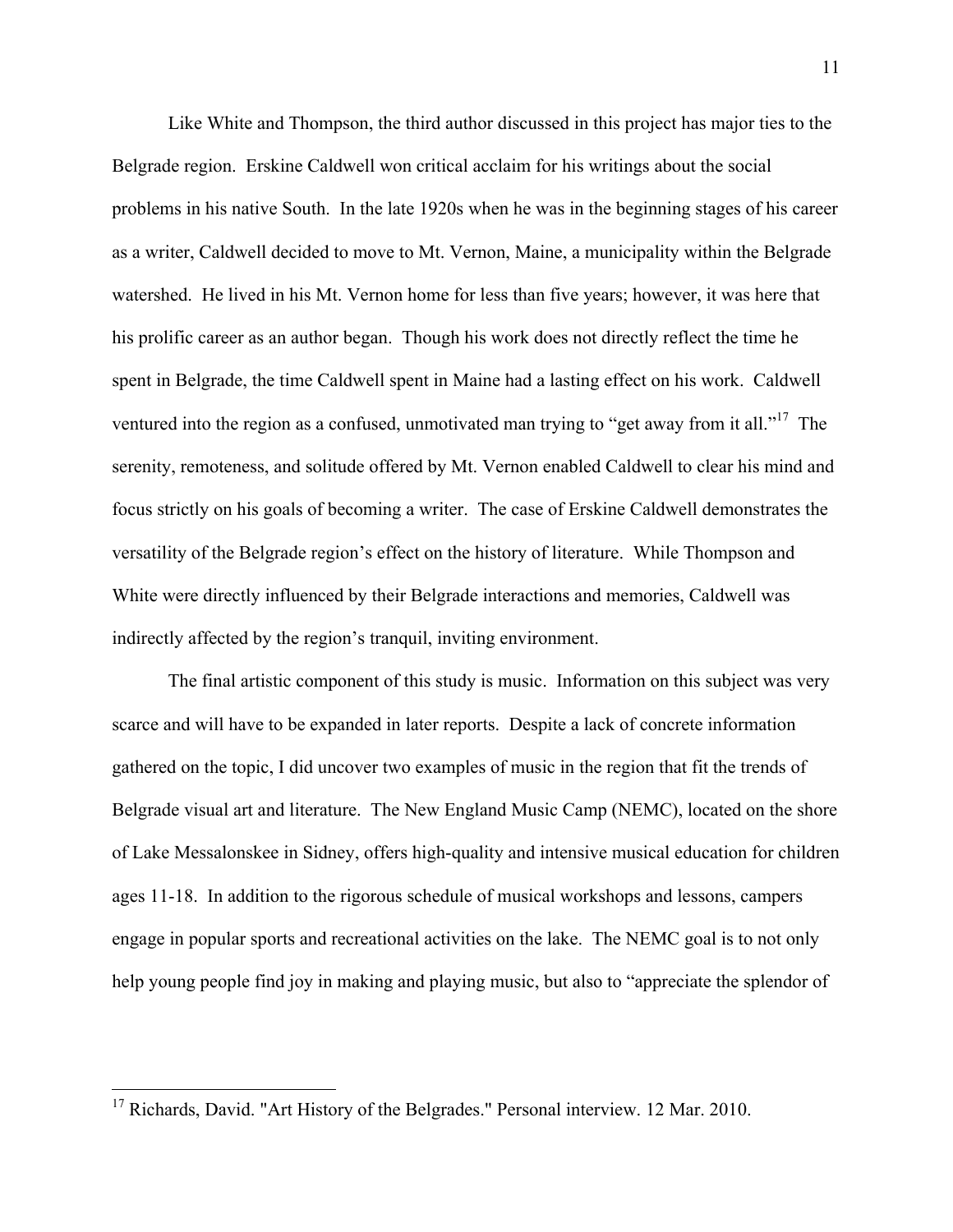Maine's woodlands and lakes..."<sup>18</sup> The warm, stimulating, and supportive community environment of the New England Music Camp enables campers to thrive in their specific musical discipline. Associated with this encouraging environment is the NEMC's tradition of "family."<sup>19</sup> Portrayed in both Ernest Thompson's play and E.B. White's essay, the idea of a tight-knit family of friends or relatives is a major component of life in the Belgrade.

A second musical connection to the region that also portrays the importance of family in the Belgrades is the Gawler Family. John, Ellen, and daughter Elsie Gawler hail from the central Maine region but have traveled the country as a musical trio sharing their talents with thousands. They play an, "eclectic assortment of old and new sounds from many folk traditions" using a variety of instruments including banjos, cellos, guitars, fiddles, and ukuleles.<sup>20</sup> They are arguably the most famous musicians to come out of the Belgrade region, and have accomplished some of their greatest musical feats as a family. This is a testament to the significance of the family unit in everyday Belgrade life. Whether it be a late night barbeque, a water activity at New England Music Camp, or a collection of musical artists, the Belgrade region seems to always foster a tight-knit community.

When developing a case study to explore as part of the NSF-funded EPSCoR Belgrade Sustainability project, I wanted to insure the subject matter had deep ties to the central Maine region. Investigating visual art, literature, and music of Belgrade fulfilled this prerequisite and provided me with a good understanding of the general history of the area. A common theme

 <sup>18</sup> "About Us." *New England Music Camp Overview*. New England Music Camp, 2010. Web. 17 Apr. 2010. <http://www.nemusiccamp.com/index.php?page=en\_Overview>.  $19$  Ibid.

<sup>20</sup> Tibbetts Jr., George L. "Gawler Family to Perform Folk Concert at Lithgow on April 1." *The Valley Voice | Truly Entertaining*. 26 Mar. 2010. Web. 12 Apr. 2010.

<sup>&</sup>lt;http://www.thevalleyvoice.org/2010/03/26/gawler-family-to-perform-folk-concert-at-lithgowon-april-1/13906/>.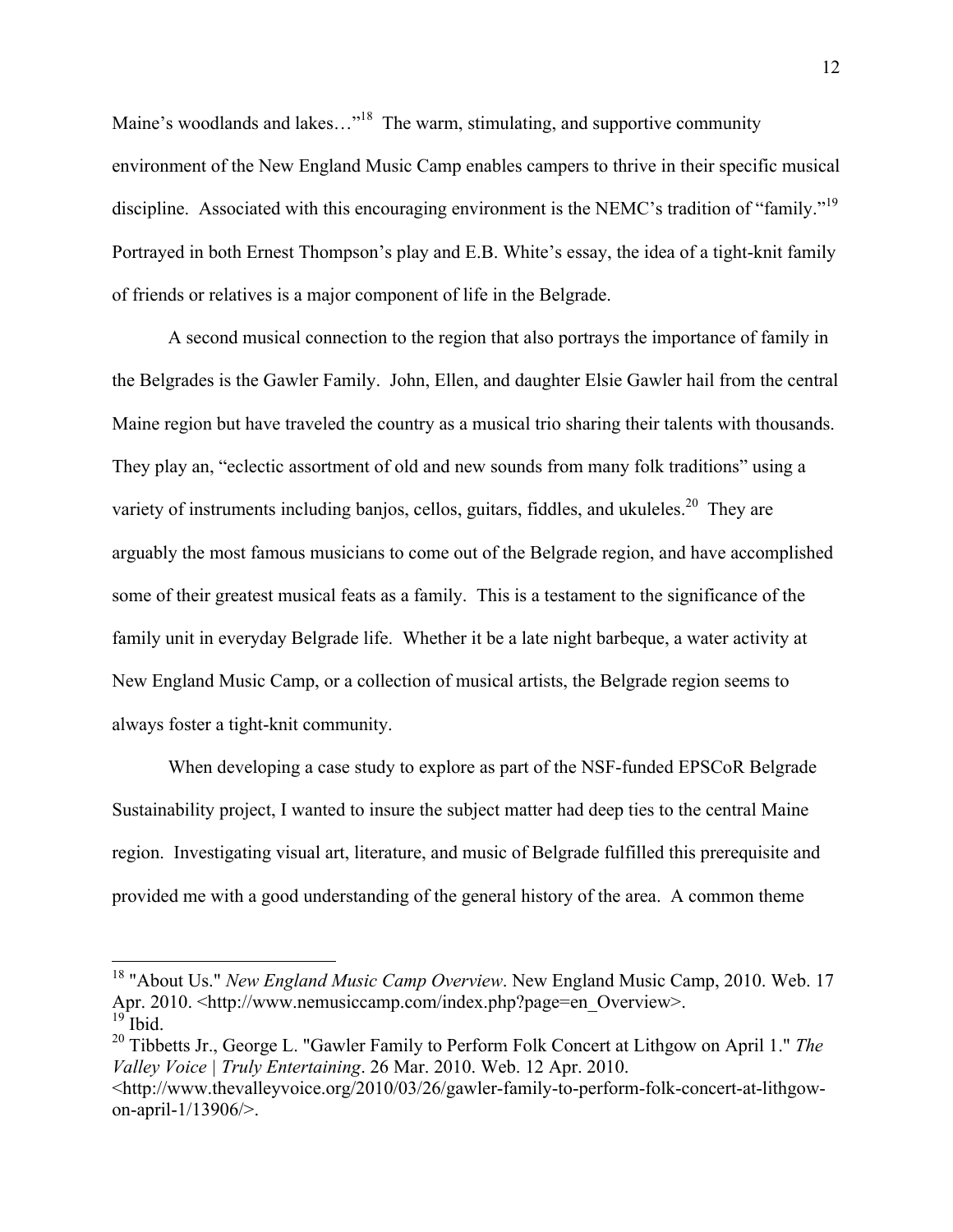found in all three genres of art was the direct relationship with the summer months. Painters, sculptures, stage performances, books, plays, authors, and music camps are all artistic components included in my studied that had an inherent connection to the months of June, July, August, and September. A second underlying theme of the Belgrade arts is the focus on Maine's serenity and peacefulness. Whether it be the subject of a painting, the inspiration of an essay, or the motive for building a summer music camp, the peaceful Belgrade environment has always influenced the art of the region. This case study is by no means a conclusive project detailing the history of art in the Belgrade, but is rather a preliminary investigation to be used as a springboard for future inquiries about the subject. It is a topic that has a long history in the region, and one that should not be overlooked by tourists and residents alike.

## Works Cited

- "About Us." *New England Music Camp Overview*. New England Music Camp, 2010. Web. 17 Apr. 2010. <http://www.nemusiccamp.com/index.php?page=en\_Overview>.
- Cummings, Richard. O. *Waterville, Fairfield & Oakland Railway Company*. Warehouse Point, Conn.: Connecticut Valley Chapter, National Railway Historical Society, 1965.
- Downes, Rackstraw. "1975 Skowhegan Lecture."and "1981 Skowhegan Lecture." Skowhegan School of Painting and Sculpture Lecture Series. Skowhegan School of Painting and Sculpture, Skowhegan, Maine. 1975, 1981. Lectures.
- Ferm, Deane William, and Debra Campbell. *Smithfield, 1840-1990: Maine's Only Leap Year Town.* Smithfield, ME: Town of Smithfield, Maine., 1990, 32.
- Hollingsworth Fine Arts. "Maine Memory Network Hiker, McMillan School of Fine Arts Vacation School, Rome, 1933." *The Maine Memory Network*. 2010. Web. 3 Apr. 2010. <http://www.mainememory.net/bin/Detail?ln=12386%29>.
- "Lectures." *Skowhegan School Lectures*. Skowhegan School of Painting & Sculpture, 2010. Web. 2 Apr. 2010. <http://www.skowheganart.org/index.php?page=lectures>.
- Mairs, Don and Nan. "Art History in the Belgrades." Personal interview. 12 Mar. 2010.
- McPherran, Susan. "Art in the Belgrades." Telephone interview. 23 Feb. 2010.
- McPherran, Susan. "Spring Gallery & Sculpture Garden." Message to the author. 25 Feb. 2010. E-mail.
- Oakland Historical Society. *Images of America: Oakland, Maine*. Charleston, SC: Arcadia, 2004. Richards, David. "Art History of the Belgrades." Personal interview. 12 Mar. 2010.
- Thompson, Ernest. *On Golden Pond*. New York: Dramatist Play Service, 2006. Print.